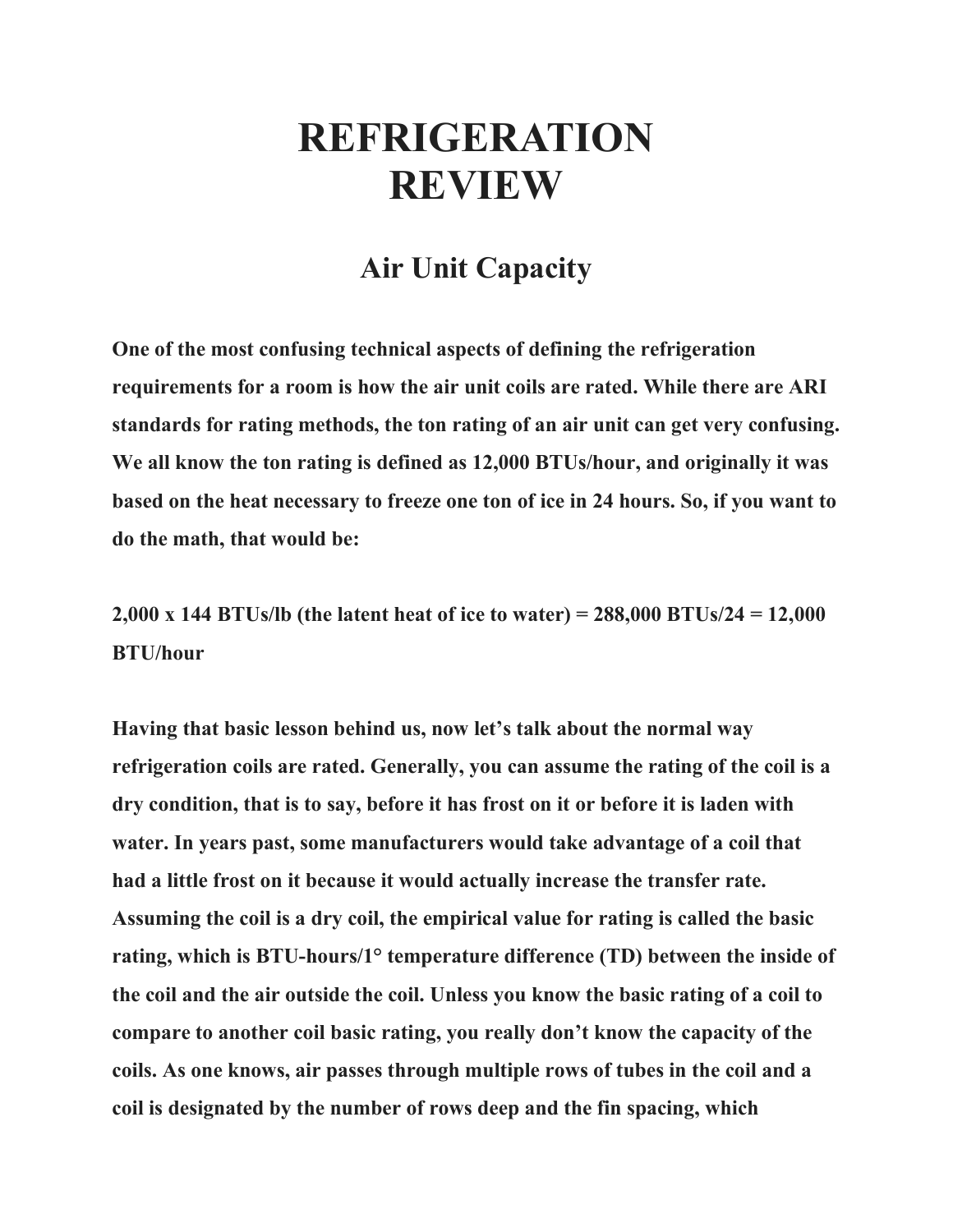**enhances the transfer rate through the coil. The air temperature passing through the coil obviously changes from the intake temperature to the outlet temperature. Technically, the average temperature is referred to as the log mean temperature difference between the average air temperature and the refrigerant temperature inside the tubes.**

**Generally, for economic reasons and temperature control reasons, coolers and docks are figured at a 15° TD, while freezers, blast freezers, and ice cream freezers are figured at 10° TD.**

**Depending on the psychrometrics of the air, one could normally assume the air temperature change passing through the coil is approximately 1/3 of what the operating TD of the coil design. For instance, if a dock is designed for 45° with a coil that has a 15° TD, your air change would be approximately 5° as it passes through the coil.**

**Several noteworthy things about room designs: for large production facilities, we would normally set the ammonia system up for four different temperatures. The highest temperature would be for process room air units – what we would normally consider a V-2 vessel – that would operate at or near 32°F, and operate with unfrosted coils. Coils for these applications can be closer-finned (4fpi, even 6 fpi) where the air is filtered.**

**The next level we would designate as V-3/Intermediate, which would be for rooms operating in the range of 25° - 35°. These coils would normally have 3 to 4 fpi, depending on the severity of moisture and infiltration. These coils would**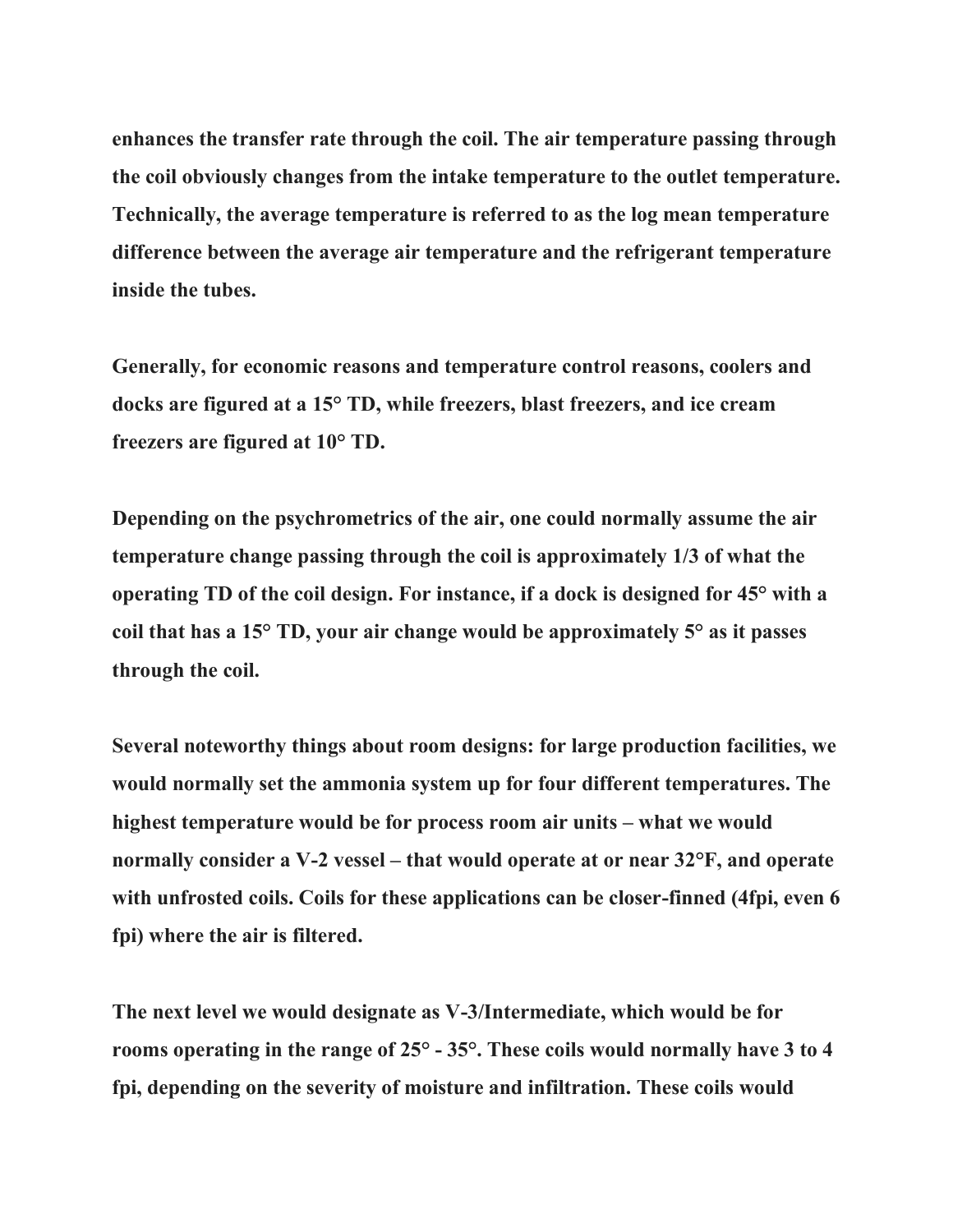**have defrost, either electric or hot gas. In addition, depending on the application, whether it's a room or dock, we may add a couple of rows of reheat to keep the air unit active, such as on a dock in the wintertime. Also, as you increase the TD, you will tend to lower the relative humidity of the space being refrigerated.**

**Occasionally, we would have what we could call V-4 requirements, which would be temperatures in the range of 15° - 20° for ice makers, heat exchangers, and Votators for "mush-meat" coolers.**

**Lastly, V-5 would be for freezer applications, either storage freezers or blast freezers, and these air units would normally operate in the range of 8° - 10° TD, and would have 3 fpi spacing; in blast freezers, sometimes a variable fin spacing with leading rows having 1½ fpi spacing to permit longer run times between defrost.**

**In ammonia, 0 pounds of pressure is -28°F. We have, on several occasions, been able to provide ice cream rooms a -15° to -18° room and still maintain positive pressure, which minimizes air entering the refrigeration system as a vacuum. To do this, the design TD of the coil may be 6° - 8°, which means it would have more coil surface than a 10° TD design, but the room would operate far more efficiently with minimal air infiltration, since the ammonia gas is operating at positive pressure, not in a vacuum.**

**So, when all is said and done, when sizing coils, the tonnage is a function of the TD, not the coil size. Many people are snookered with a TR rating without considering the basic rating of the coil, which is the only true comparison**